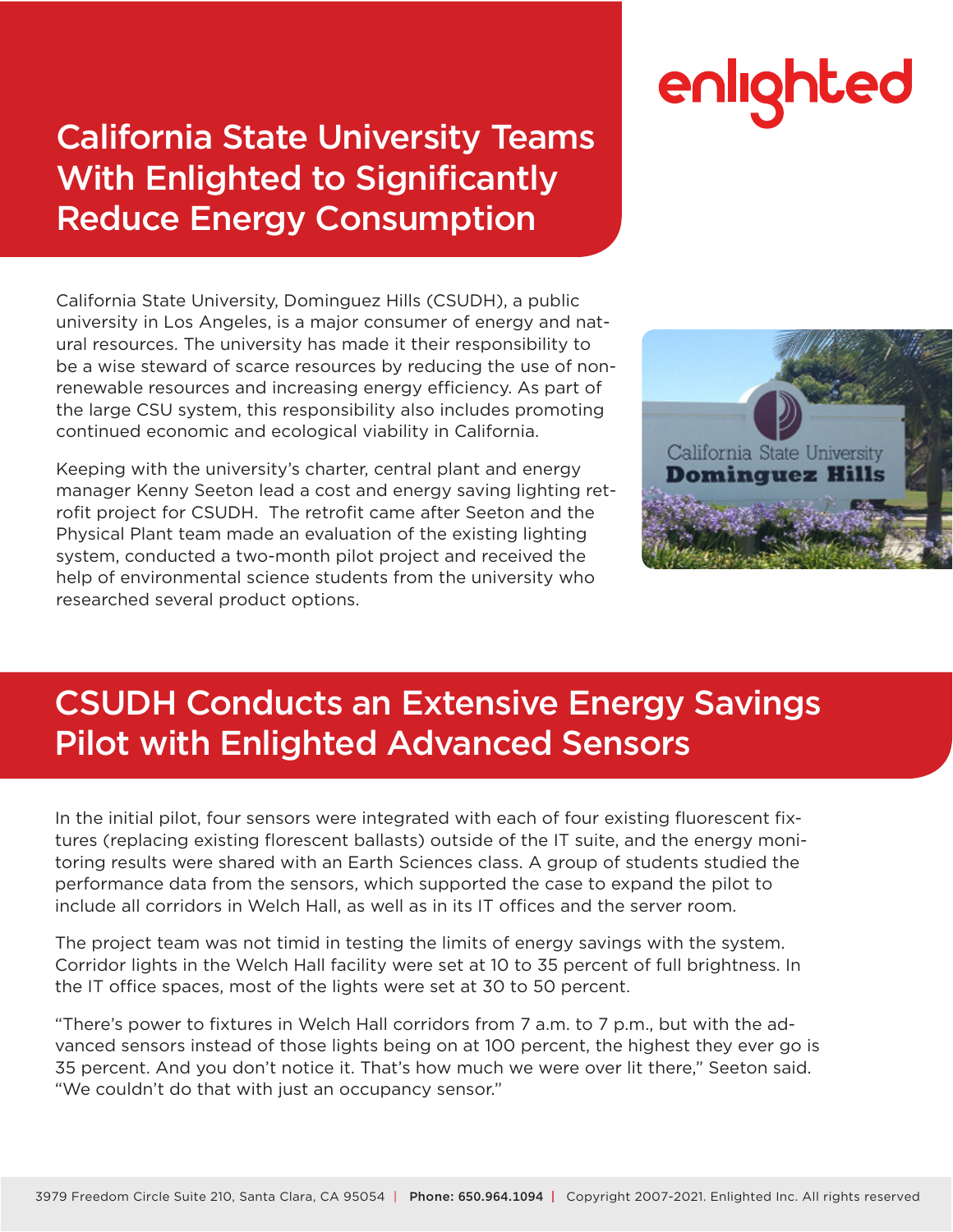Seeton states that the 276 hallway sensors in Welch Hall and the South Academic Complex (SAC), and 188 sensors in Natural Sciences and Mathematics (NSM) and La Corte Hall (LCH) together save the university 201,436 kWh annually. The Enlighted lighting projects in these buildings are saving the university \$26,289 in electricity costs over that same time period. Additionally, Southern California Edison issued a rebate of \$51,565 for the campus energy savings brought about by the Enlighted Advanced Sensor.

The successful outcome at Welch Hall and SAC, NSM and LCH has led to further installations on campus. Additional installation of 576 sensors at SAC and NSM along with a new installation at Social and Behavior Sciences (SBS) are underway. Seeton estimates the installations will save the university 245,496 kWh and \$30,483 in energy cost annually. He further expects Southern California Edison to issue a combined rebate of \$58,919 for the energy savings on this project.

"From the people I've talked to, nobody has this extensive of a control system," Seeton said. And he has only begun to tap into what Enlighted can do. "After I get it installed and adjust the light level and task-tune to individuals' needs, then I'll tie [Enlighted] into the heating and cooling system to save energy when nobody is in a space, especially for extended periods of time like semester breaks or vacation," Seeton said. "With this technology, I can adjust the light levels from my computer."

Seeton considers a campus-wide lighting retrofit to be a "no-brainer." And he's not alone. Through discussions held with directors and energy managers from the 23 CSU campuses during monthly online meetings, Seeton has discovered that while the UC Santa Barbara, CSU Fullerton, CSU Northridge, CSU Sacramento and CSU Channel Islands are following suit, CSU Dominguez Hills leads the way as an early adopter.



### Enlighted Selected as the Go-forward Partner of Choice

#### The Results

The team chose to move forward with Enlighted's platform because its advanced sensors provided several unique benefits to the university. The capabilities that were particularly interesting to the project team included:

- Ease of implementation: Sensors communicate over a wireless network, enabling a relatively simple upgrade of CSUDH's existing fixtures.
- **O** Cost effective solution: The sensor units could be easily installed, commissioned and serviced by the facilities management team at the University, making the solution affordable to implement and maintain going forward.
- **O** Highly intelligent sensors: Advanced sensors make control decisions locally at each fixture, adjusting light levels by sending information to the driver of the host fixture. Lighting level decisions are made by:
	- Daylight Harvesting The sensors adjust light levels as natural light changes the need for overhead light based on weather and time of day
	- Motion sensing During work hours when spaces are unoccupied, lamps in fixtures equipped with the advanced sensors idle from zero to 10 percent luminosity until "human-specific" motion is detected
	- Digital PIR sensing The sensors are designed to ignore other heat producing items, such as Fax, printers and computers or changes in the environment produced by HVAC systems

"This product can adjust the light level based on the task. Before, if anyone wanted less light in their office they took bulbs out of their fixtures," Seeton said. "Instead of taking out bulbs and getting an uneven light, we can tune it down."

Enlighted is a no-compromise solution. We reduced " our energy spend where the system was installed by 65-80%, while increasing the comfort of building users. "

Kenny Seeton, Manager Central Plant/Energy Manager